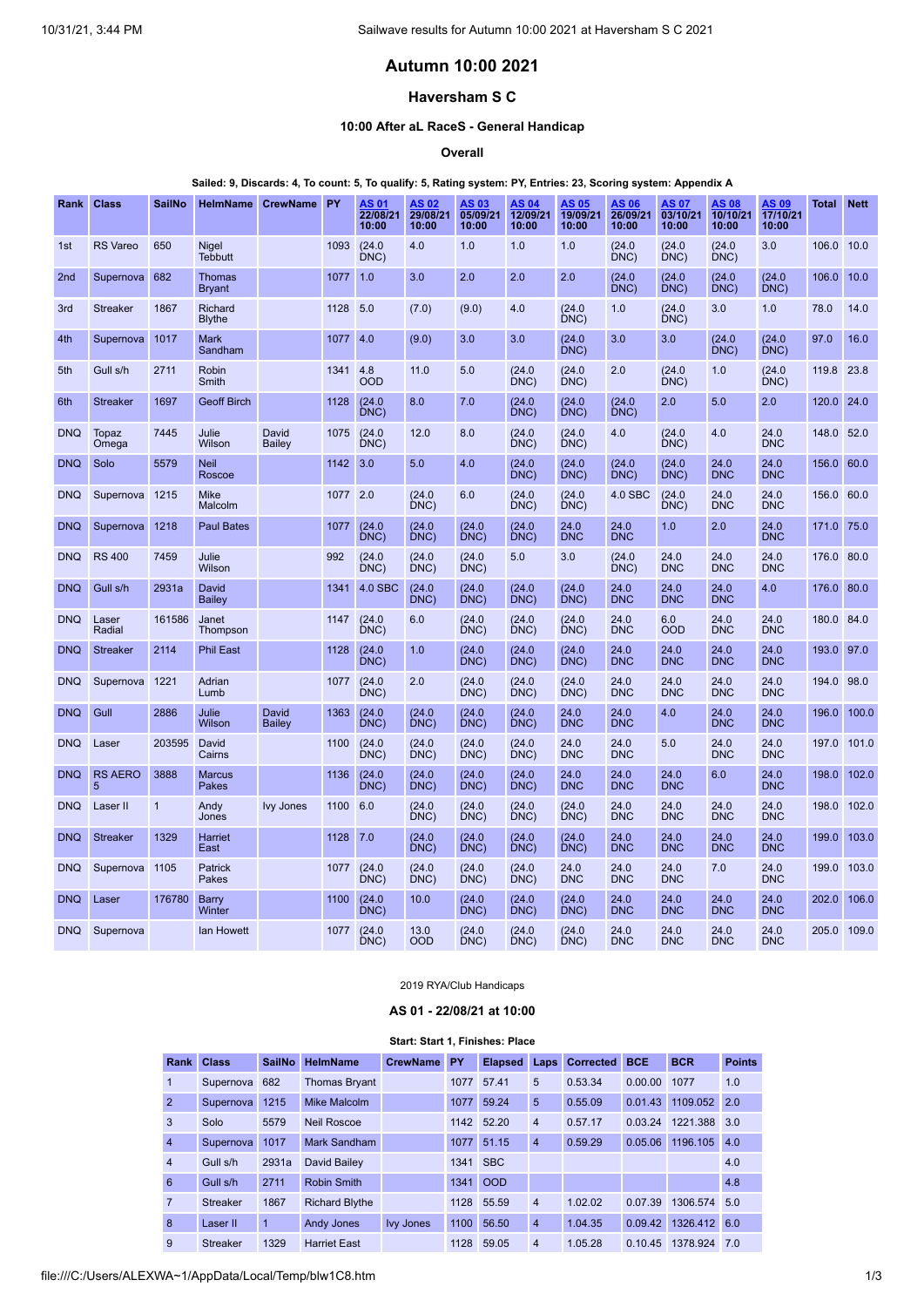# <span id="page-1-0"></span>10/31/21, 3:44 PM Sailwave results for Autumn 10:00 2021 at Haversham S C 2021

### **AS 02 - 29/08/21 at 10:00**

| Start: Start 1, Finishes: Place |                    |               |                       |                 |      |                |                |                  |            |              |               |
|---------------------------------|--------------------|---------------|-----------------------|-----------------|------|----------------|----------------|------------------|------------|--------------|---------------|
| <b>Rank</b>                     | <b>Class</b>       | <b>SailNo</b> | <b>HelmName</b>       | <b>CrewName</b> | PY   | <b>Elapsed</b> | Laps           | <b>Corrected</b> | <b>BCE</b> | <b>BCR</b>   | <b>Points</b> |
| 1                               | <b>Streaker</b>    | 2114          | Phil East             |                 | 1128 | 57.49          | $\overline{4}$ | 0.51.15          | 0.00.00    | 1128         | 1.0           |
| $\overline{2}$                  | Supernova          | 1221          | <b>Adrian Lumb</b>    |                 | 1077 | 57.48          | $\overline{4}$ | 0.53.40          | 0.02.36    | 1127.675     | 2.0           |
| 3                               | Supernova          | 682           | <b>Thomas Bryant</b>  |                 | 1077 | 58.10          | $\overline{4}$ | 0.54.00          | 0.02.58    | 1134.828     | 3.0           |
| $\overline{4}$                  | <b>RS</b> Vareo    | 650           | <b>Nigel Tebbutt</b>  |                 | 1093 | 60.33          | $\overline{4}$ | 0.55.24          | 0.04.32    | 1181.327     | 4.0           |
| 5                               | Solo               | 5579          | <b>Neil Roscoe</b>    |                 | 1142 | 63.36          | $\overline{4}$ | 0.55.42          | 0.05.04    | 1240.833     | 5.0           |
| 6                               | Laser Radial       | 161586        | Janet Thompson        |                 | 1147 | 64.13          | $\overline{4}$ | 0.55.59          | 0.05.26    | 1252.864 6.0 |               |
| $\overline{7}$                  | <b>Streaker</b>    | 1867          | <b>Richard Blythe</b> |                 | 1128 | 63.38          | $\overline{4}$ | 0.56.25          | 0.05.49    | 1241.483     | 7.0           |
| 8                               | <b>Streaker</b>    | 1697          | <b>Geoff Birch</b>    |                 |      | 1128 63.48     | $\overline{4}$ | 0.56.34          | 0.05.59    | 1244.735 8.0 |               |
| 9                               | Supernova          | 1017          | Mark Sandham          |                 |      | 1077 61.03     | $\overline{4}$ | 0.56.41          | 0.05.51    | 1191.082     | 9.0           |
| 10                              | Laser              | 176780        | <b>Barry Winter</b>   |                 | 1100 | 63.03          | $\overline{4}$ | 0.57.19          | 0.06.40    | 1230.102     | 10.0          |
| 11                              | Gull s/h           | 2711          | <b>Robin Smith</b>    |                 |      | 1341 59.32     | 3              | 0.59.12          | 0.07.59    | 1548.656     | 11.0          |
| 12                              | <b>Topaz Omega</b> | 7445          | <b>Julie Wilson</b>   | David Bailey    |      | 1075 51.33     | 3              | 1.03.56          | 0.10.13    | 1340.984     | 12.0          |
| 13                              | Supernova          |               | lan Howett            |                 | 1077 | <b>OOD</b>     |                |                  |            |              | 13.0          |

#### **AS 03 - 05/09/21 at 10:00**

#### **Start: Start 1, Finishes: Place**

<span id="page-1-1"></span>

| <b>Rank</b>     | <b>Class</b>    | <b>SailNo</b> | <b>HelmName</b>       | <b>CrewName</b> | PY   | Elapsed Laps |                | Corrected BCE |         | <b>BCR</b> | <b>Points</b> |
|-----------------|-----------------|---------------|-----------------------|-----------------|------|--------------|----------------|---------------|---------|------------|---------------|
| $\mathbf{1}$    | <b>RS</b> Vareo | 650           | Nigel Tebbutt         |                 | 1093 | 60.34        | $\overline{4}$ | 0.55.25       | 0.00.00 | 1093       | 1.0           |
| $\overline{2}$  | Supernova       | 682           | <b>Thomas Bryant</b>  |                 | 1077 | 59.43        | $\overline{4}$ | 0.55.27       | 0.00.02 | 1077.661   | 2.0           |
| 3               | Supernova       | 1017          | Mark Sandham          |                 | 1077 | 60.35        | $\overline{4}$ | 0.56.15       | 0.00.54 | 1093.301   | 3.0           |
| $\overline{4}$  | Solo            | 5579          | <b>Neil Roscoe</b>    |                 | 1142 | 64.51        | $\overline{4}$ | 0.56.47       | 0.01.34 | 1170.298   | 4.0           |
| $5\overline{5}$ | Gull s/h        | 2711          | Robin Smith           |                 | 1341 | 59.06        | 3              | 0.58.46       | 0.03.22 | 1422.043   | 5.0           |
| 6               | Supernova       | 1215          | <b>Mike Malcolm</b>   |                 | 1077 | 64.45        | $\overline{4}$ | 1.00.07       | 0.05.04 | 1168.493   | 6.0           |
| $\overline{7}$  | <b>Streaker</b> | 1697          | <b>Geoff Birch</b>    |                 | 1128 | 54.51        | 3              | 1.04.50       | 0.07.58 | 1319.781   | 7.0           |
| 8               | Topaz Omega     | 7445          | Julie Wilson          | David Bailey    | 1075 | 53.23        | 3              | 1.06.13       | 0.08.42 | 1284.491   | 8.0           |
| 9               | <b>Streaker</b> | 1867          | <b>Richard Blythe</b> |                 | 1128 | 59.06        | 3              | 1.09.51       | 0.12.13 | 1422.043   | 9.0           |

### **AS 04 - 12/09/21 at 10:00**

#### **Start: Start 1, Finishes: Place**

<span id="page-1-2"></span>

| Rank           | <b>Class</b>    |      | SailNo HelmName       | <b>CrewName PY</b> |      |       |   | Elapsed Laps Corrected | <b>BCE</b> | <b>BCR</b> | <b>Points</b> |
|----------------|-----------------|------|-----------------------|--------------------|------|-------|---|------------------------|------------|------------|---------------|
|                | <b>RS</b> Vareo | 650  | Nigel Tebbutt         |                    | 1093 | 46.41 | 3 | 0.42.43                | 0.00.00    | 1093       | 1.0           |
| $\overline{2}$ | Supernova       | 682  | <b>Thomas Bryant</b>  |                    | 1077 | 46.45 | 3 | 0.43.24                | 0.00.45    | 1094.561   | 2.0           |
| 3              | Supernova       | 1017 | Mark Sandham          |                    | 1077 | 47.25 | 3 | 0.44.02                | 0.01.25    | 1110.17    | 3.0           |
| $\overline{4}$ | <b>Streaker</b> | 1867 | <b>Richard Blythe</b> |                    | 1128 | 50.57 | 3 | 0.45.10                | 0.02.46    | 1192.896   | 4.0           |
| 5              | <b>RS 400</b>   | 7459 | Julie Wilson          |                    | 992  | 48.21 | 3 | 0.48.44                | 0.05.59    | 1132 022   | 5.0           |

### **AS 05 - 19/09/21 at 10:00**

#### **Start: Start 1, Finishes: Place**

<span id="page-1-3"></span>

| Rank Class      |      | SailNo HelmName      | CrewName PY |     |            |                | <b>Elapsed Laps Corrected BCE</b>  |         | <b>BCR</b>           | <b>Points</b> |
|-----------------|------|----------------------|-------------|-----|------------|----------------|------------------------------------|---------|----------------------|---------------|
| <b>RS</b> Vareo | 650  | Nigel Tebbutt        |             |     | 1093 50.38 | $\overline{2}$ | 0.46.20                            | 0.00.00 | 1093                 | 1.0           |
| Supernova 682   |      | <b>Thomas Bryant</b> |             |     | 1077 51.13 | ll 2 i         | 0.47.33   0.01.19   1105.592   2.0 |         |                      |               |
| <b>RS 400</b>   | 7459 | Julie Wilson         |             | 992 | 51 13      | $\overline{2}$ | 0.51.38                            |         | 0.05.16 1105.592 3.0 |               |

### **AS 06 - 26/09/21 at 10:00**

#### **Start: Start 1, Finishes: Place**

<span id="page-1-5"></span><span id="page-1-4"></span>

| Rank           | <b>Class</b>    |      | SailNo HelmName       | <b>CrewName</b> | PY   |            |                | <b>Elapsed Laps Corrected BCE</b> |              | <b>BCR</b>   | <b>Points</b> |
|----------------|-----------------|------|-----------------------|-----------------|------|------------|----------------|-----------------------------------|--------------|--------------|---------------|
|                | <b>Streaker</b> | 1867 | <b>Richard Blythe</b> |                 | 1128 | 54.42      | $\overline{4}$ | 0.48.30                           | 0.00.00 1128 |              | 1.0           |
| $\overline{2}$ | Gull s/h        | 2711 | Robin Smith           |                 |      | 1341 49.07 | 3              | 0.48.50                           | 0.00.21      | 1350.484 2.0 |               |
| 3              | Supernova       | 1017 | Mark Sandham          |                 | 1077 | 53.10      | $\overline{4}$ | 0.49.22                           | 0.00.56      | 1096.38      | 3.0           |
| $\overline{4}$ | Topaz Omega     | 7445 | Julie Wilson          | David Bailey    |      | 1075 54.35 | $\overline{4}$ | 0.50.47                           | 0.02.27      | 1125.594     | 4.0           |
| $\overline{4}$ | Supernova       | 1215 | Mike Malcolm          |                 | 1077 | <b>SBC</b> |                |                                   |              |              | 4.0           |

#### **AS 07 - 03/10/21 at 10:00**